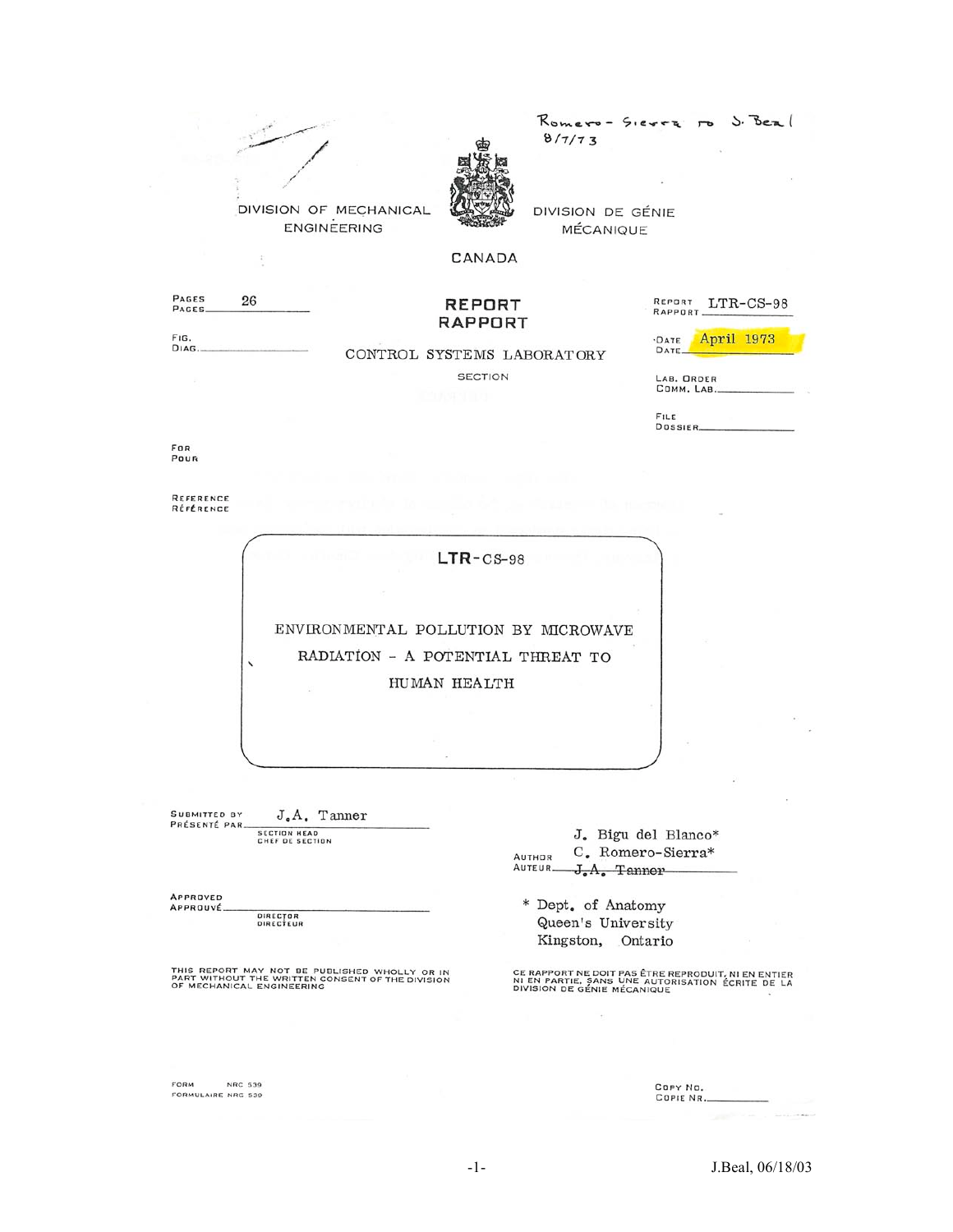#### PREFACE

This report concerns work that is part of a program of research on the effects of electromagnetic fields on living tissue conducted in collaboration with the Department of Anatomy, Queen's University, Kingston, Ontario, Canada.

# ABSTRACT

Due to the ever-growing application of microwave devices in ind.ustry, research, for military purposes, and domestic appliances (encouraged in part by the advent of economic solid state microwave devices) microwave background radiation may increase to a dangerous level in the near future. This presents a potential threat to human health and measures must be taken to control the proliferation of these devices and their applications.

Power density, the presently accepted index of health hazard, is reviewed. Electric and magnetic field vectors are recommended in its place as meaningful parameters in the evaluation of nonionizing radiation hazards.

A brief discussion on "weak interactions" between microwave radiation and biological systems is presented.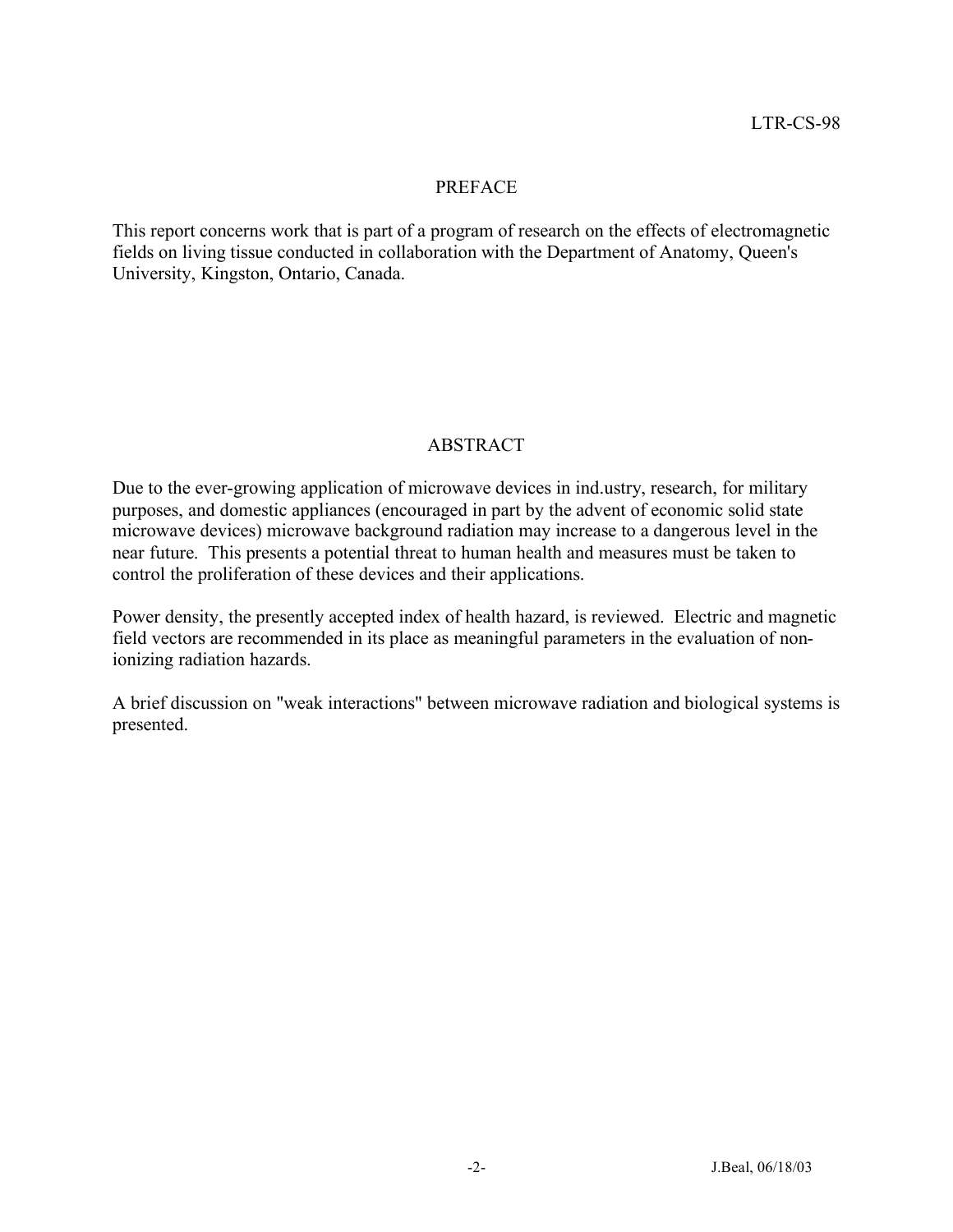# TABLE OF CONTENTS

|                | 1.0 INTRODUCTION                                                                          | 1            |
|----------------|-------------------------------------------------------------------------------------------|--------------|
| 2.0            | <b>MICROWAVE SOURCES</b>                                                                  | $\mathbf{1}$ |
| 3.0            | <b>BIOLOGICAL CONSroERATIONS OF MICROWAVE RADIATION</b>                                   | 3            |
|                | <b>4.0 SAFETY LEVELS</b>                                                                  | 6            |
| 5.0            | <b>QUANTIFICATION OF MICROWAVE FIELDS</b>                                                 | 8            |
| 6.0            | PERMISSIBLE LEVELS                                                                        | 14           |
| 7.0            | <b>WEAK INTERACTIONS</b>                                                                  | 16           |
| 8.0            | SOME REMARKS ON MICROWAVE DOSIMETRY                                                       | 18           |
|                | 9.0 CONCLUSIONS                                                                           | 19           |
|                | <b>REFERENCES</b>                                                                         | 20           |
|                | <b>LIST OF TABLES</b>                                                                     |              |
|                | MAXIMUM MEAN VALUES OF SAFE MICROWAVE IRRADIATION ACCEPTED IN<br><b>CERTAIN COUNTRIES</b> | 7            |
|                | <b>LIST OF ILLUSTRATIONS</b>                                                              |              |
| $\mathbf{1}$   | ELECTROMAGNETIC FREQUENCY SPECTRUM                                                        | 25           |
| $\overline{2}$ | INTERACTION OF MW FIE IIIS WITH BIOSYSTEMS                                                | 26           |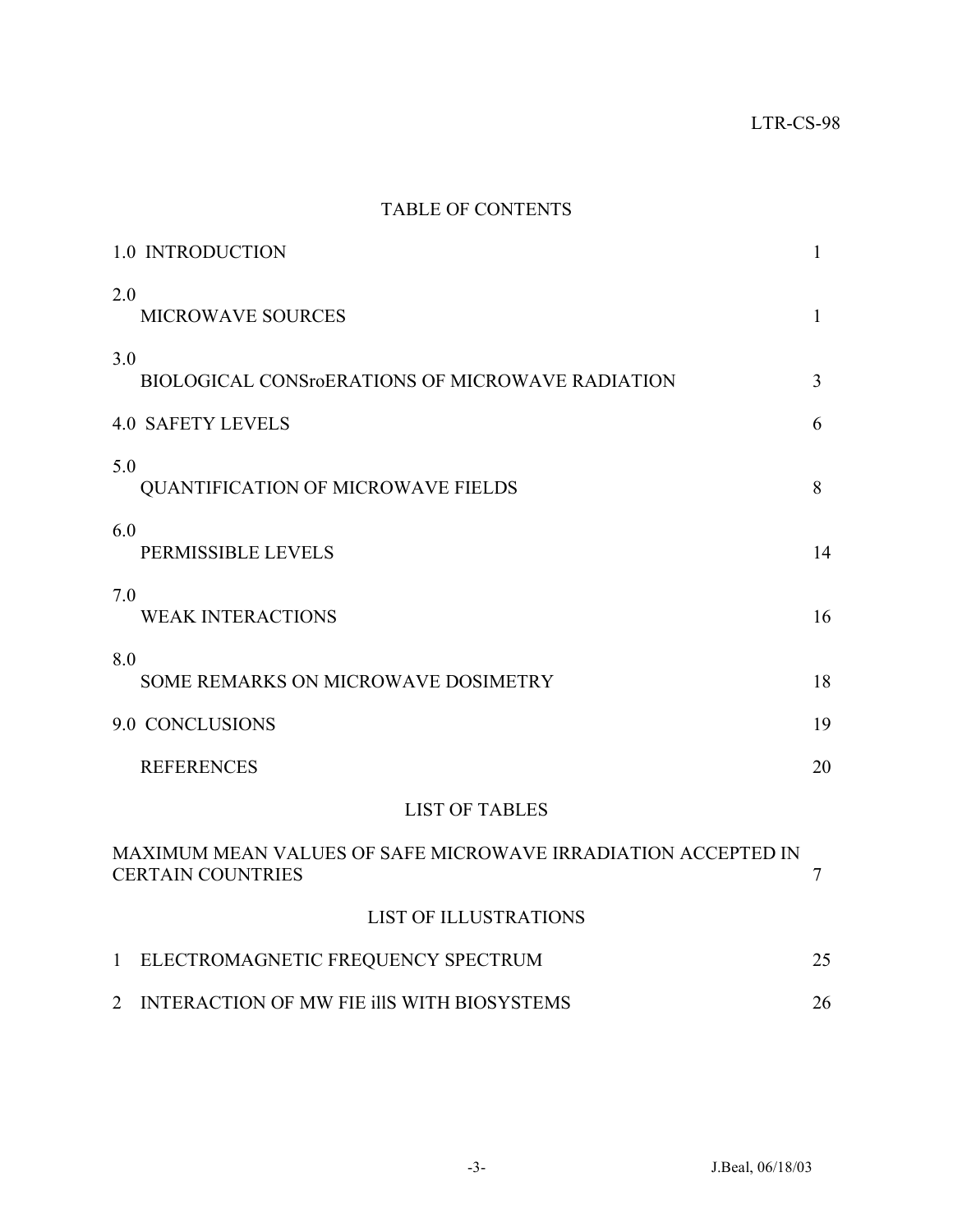### 1.0 INTRODUCTION

It is only in recent years that man has become fully aware of the potential hazards created by his own generated pollution of the environment. Not only is he starting, to, gain full significance of its effects on his health but also on the complex chain of events that characterize natural ecosystems of which he is a small part.

Pollutants in general can be divided into two main groups according to their origin:

- 1. Man-made pollutants
- 1. Naturally occurring pollutants .

We are mainly concerned here with what we believe will be a major problem to mankind in the near future -that of microwave pollution of the environment by man-made microwave sources.

#### 2. 0 MICROW AVE SOURCES

The term microwave refers to wavelength. The term is used to describe that portion of the electromagnetic spectrum ranging from about 30 centimeters to about 3 millimeters (i.e., from 1 GHz to 100 GHz in frequency terms, see Figure 1).

Microwaves are widely used. Some typical applications include:

- 1. Tracking and Navigation (radar installations).
- 2. Communications, i.e., telephone and television transmission (ground and satellite installations).
- 3. Research, i.e. , radioastronomy, spectroscopy, MW electron accelerators
- 4. Industrial appliances, i.e. , MWovens, freeze dryers, sterilizers, etc .
- 5. Domestic appliances, i.e. , MW ovens.

Since most of the above uses require very expensive MW power devices such as klystrons and magnetrons, only industrial, military and research establishments can operate these costly installations. However, the advent of radically new types of MW generators<sup>1</sup> introduced during the past few years will most probably dramatically change this state of affairs. The new MW generators are of the solid-state type and are considerably cheaper than MW tubes. They include:

- 1. Gunn oscillators
- 2. Limited space-charge accumulation diodes (L. S. A. )
- 3. Read diodes
- 4. Impatt diodes

These devices are practically battery operated and their cost is expected to drop to a few dollars per unit in the next few years. They are reliable and though their power output is at present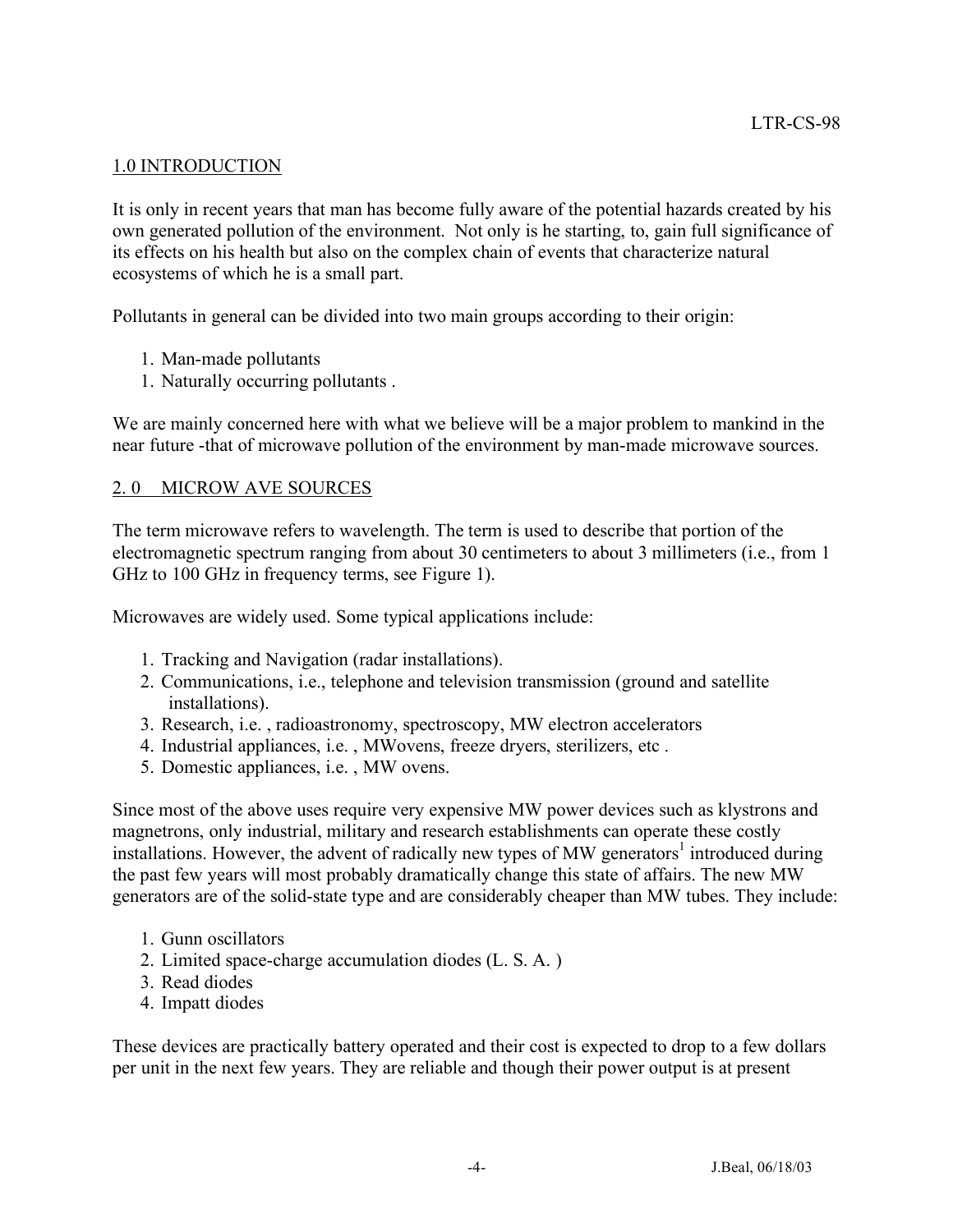limited to less than 1 watt in most cases, it is only a matter of time before solid state MWtechnology will have advanced to much higher power MW devices.

From a cost point of view it is easy to foresee the many different domestic and other applications<sup>2</sup> that could be found for MW, so it may be anticipated that MW devices will become widely used in the near future. The uncontrolled proliferation of MW devices would considerably increase the ambient level of MW radiation in a highly complex and unpredictable fashion.

Since the object of this paper is to bring attention to the potential threat that uncontrolled and irresponsible use of these devices could place on human beings, animals and vegetation, we mention in passing a few of the possible major contributors to the MW radiation background:

- 1. Domestic and private uses of MW devices, i.e. , MW ovens, etc.
- 2. Use in cars of collision avoidance radar systems, etc .
- 3. Traffic signalling systems
- 4. Utility poles
- 5. Extensive ground communications where the need of closely spaced repeaters is required due to MW attenuation
- 6. Large scale satellite-earth communications.

## 3.0 BIOLOGICAL CONSIDERATIONS OF MICROWAVE RADIATION

In view of the lack of knowledge on the biological effects of microwave radiation, the following actions are required:

- 1. A systematic study of the biologic al effects of MW radiation must be initiated, and
- 2. The maximum permissible MW radiation levels for occupational workers and public in general must be determined.

Extensive but somewhat inconclusive and controversial studies have been conducted in both areas. An excellent source of references up to  $1965$  is given by Pressman<sup>3</sup>. Since then, many other publications on this subject have appeared including our own contributions $4-23$ .

The interaction of microwaves with living systems13 is a subject of extreme complexity, as depicted by the block diagram of Figure 2. .In this diagram an arbitrary division has been made between wave and non-wave effects in order to point out some of the wave effects common , to all electromagnetic radiation. Some of these interactions can be correlated with the biological effects elicited. However, a considerable amount of work has yet to be done in this field to elucidate the subtleties that would lead to an understanding of the observed effects at very low radiation levels.

In the study of the effects of MW on living systems consideration must be given to (i) energy level of radiation and (ii) exposure time.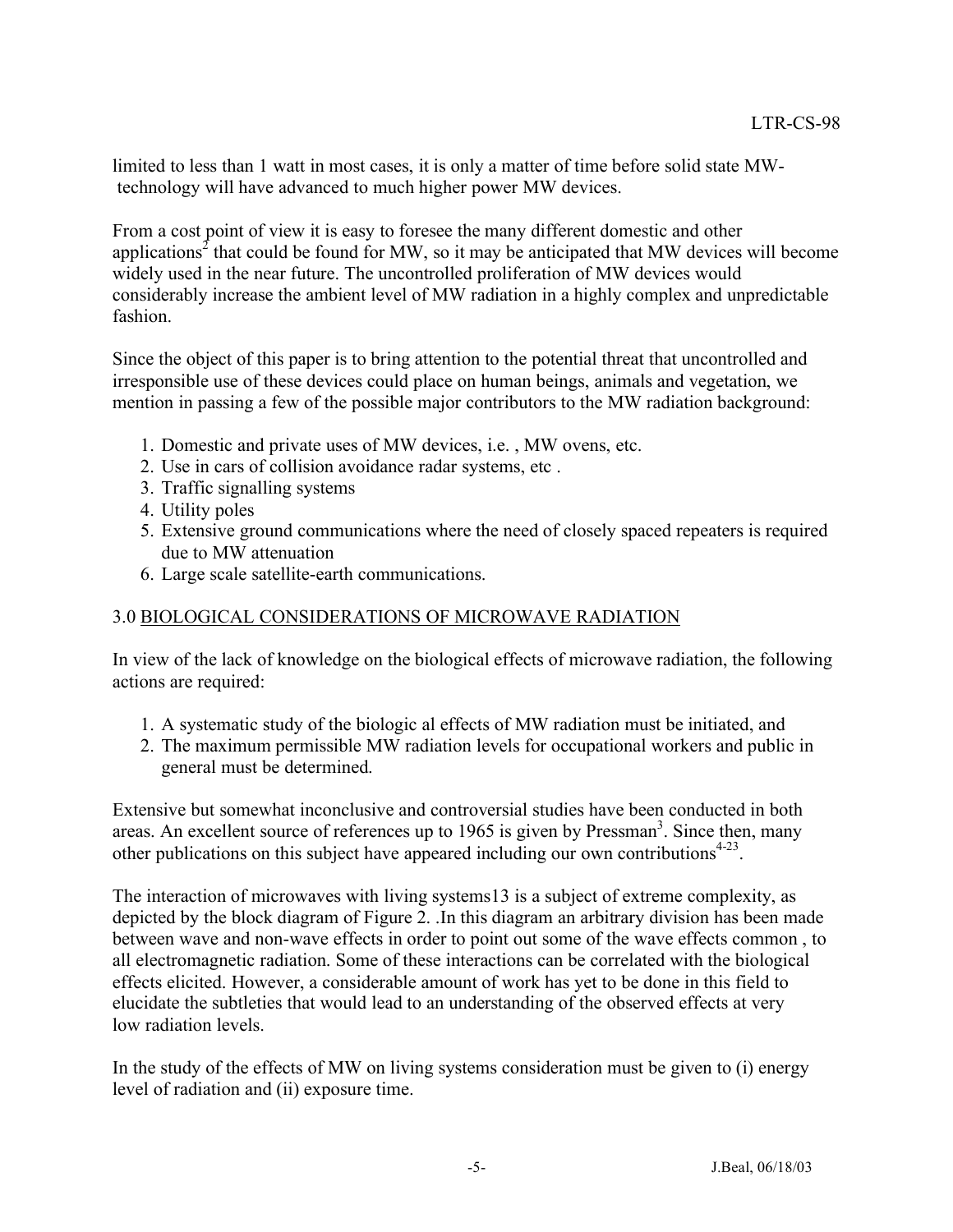Radiation levels can be divided into two categories:

1. Thermal

2. Non-thermal.

This division requires some clarification. Irradiation intensities below 10 mW /cm2 are considered athermal (non-thermal) for both pulsed and CW beams, either with general or local irradiation of humans and animals. At a power level of 10 m W /cm2 , the energy transformed into heat in the body is roughly equal to the heat loss per square centimeter of body surface of humans and warm-blooded animals under normal environmental conditions.

Further, effects related to exposure time can be divided into two categories: (i) short-term and (ii) long-term.

Exposure time and energy level of radiation together with the observed biological effects are three of the factors which determine the maximum permissible radiation levels, as shown by the following block diagram.



Because of the dramatic effects produced by thermal MW levels resulting in permanent damage and/or death of the biological specimen under irradiation, the short-term thermal level combination has been the most fruitful area of experimentation. Little work has been done on the short-term non-thermal and long-term non-thermal modes of MW radiation.

Since it is reasonably easy to detect and monitor high radiation levels we emphasize the importance of the last two irradiation modes . From these we consider the long term non-thermal combination as being of the utmost importance in the near future because of the doubt we have expressed concerning the uncontrolled proliferation of MW devices .

With this in mlnd a systematic investigation should be undertaken to determine the "safe" levels of exposure for man, animals, plants and various other organisms.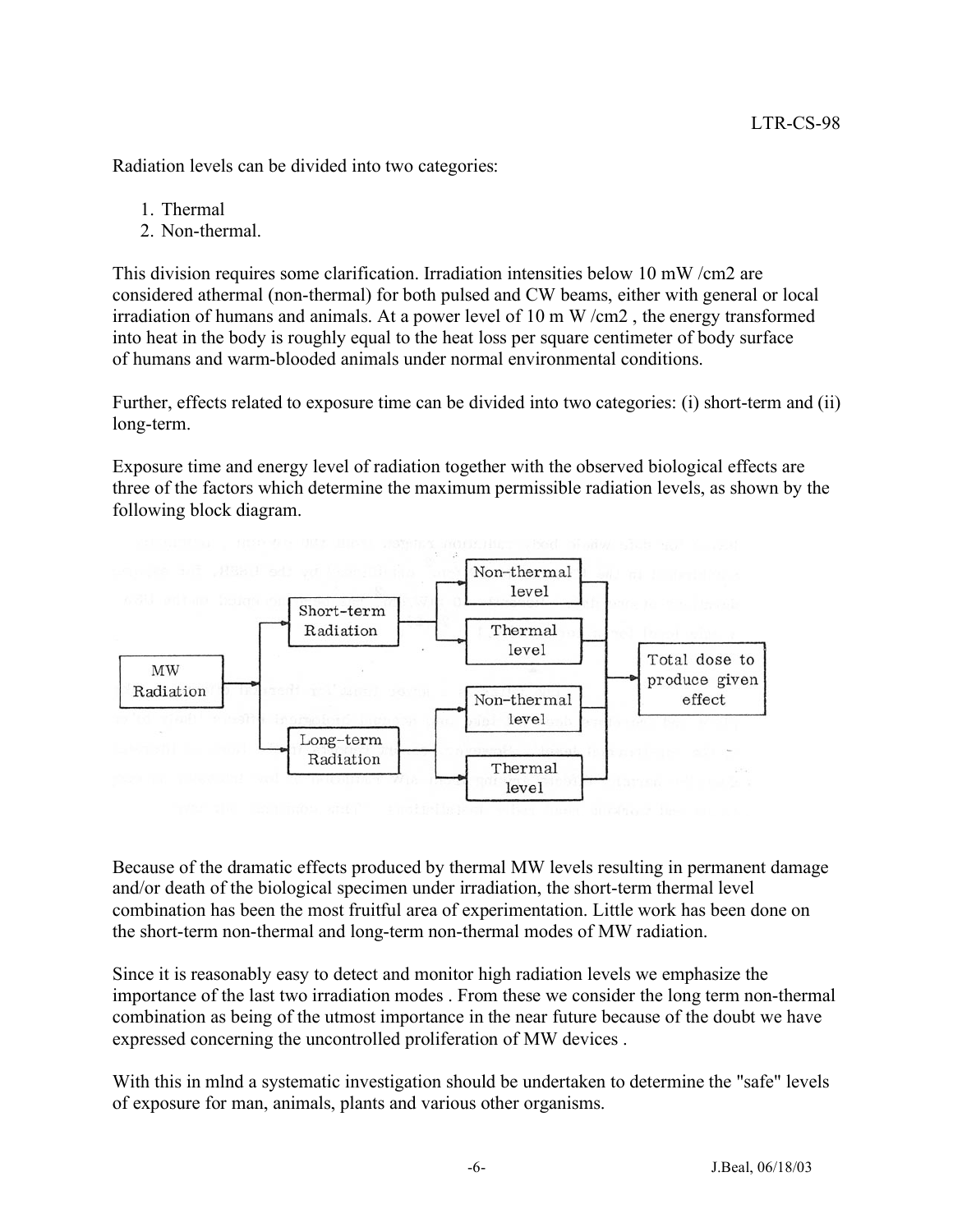## 4.0 SAFETY LEVELS

International accord has not been achieved as yet on safe exposure levels in the short and longterms. Microwave radiation exposure levels for safe whole body radiation ranged from 100 cW/cm<sup>2</sup>, originally established in the USA, to 10  $\mu$ W/cm<sup>2</sup> established by the USSR, for exposure durations of one day. Recently 10 mW/cm<sup>2</sup> has been accepted in the USA as a safe level for a period of 0.1 h. $^{24,25}$ .

The latter is a lower limit for thermal effects to take place and therefore does not take into account biological effects likely to occur at the non-thermal level. However, recent reports in the Russian literature describe harmful effects arising from MW radiation of low intensity on people living and working near radar installations. This confirms our own experimental findings in another area.

We mention in passing that although natural MW sources have received practically no attention, such natural pollutants may prove to be of utmost importance in the future.

The status quo of safety levels established by different countries is an indication of the lack of knowledge of the extent of biological effects. The presently accepted safety levels in several countries are summarised in Table I.

All the safety levels are given in terms of MW power (flux levels). Furthermore, and this is not apparent from Table I, these standards have been established by assuming plane waves of linear polarization travelling in free-space reaching points of interest located in the far zone of the radiating element, and far from any disturbing component -- including the biological specimen itself.

In addition, normal incidence of the wave on the specimen is usually assumed together with the fact that the size of the object is much larger than the wavelength of the incident radiation.

Also, standard environmental conditions of temperature, humidity and pressure are postulated and no previous history of the biological system is taken into consideration. In other words the system is assumed to be "normal".

These are indeed very strong assumptions that raise questions as to the validity of the nowadays commonly accepted standards of safe exposure.

#### 5.0 QUANTIFICATION OF M!CROWAVE FIELDS

Power density (Real part of Poynting's vector) has traditionally been used as a parameter of the biological effects associated with a microwave field. Safety standards for levels of exposure have been set based on this concept. The usual procedure is to calculate the power density from the microwave source in the far zone (in free space) where the plane wave approximation is valid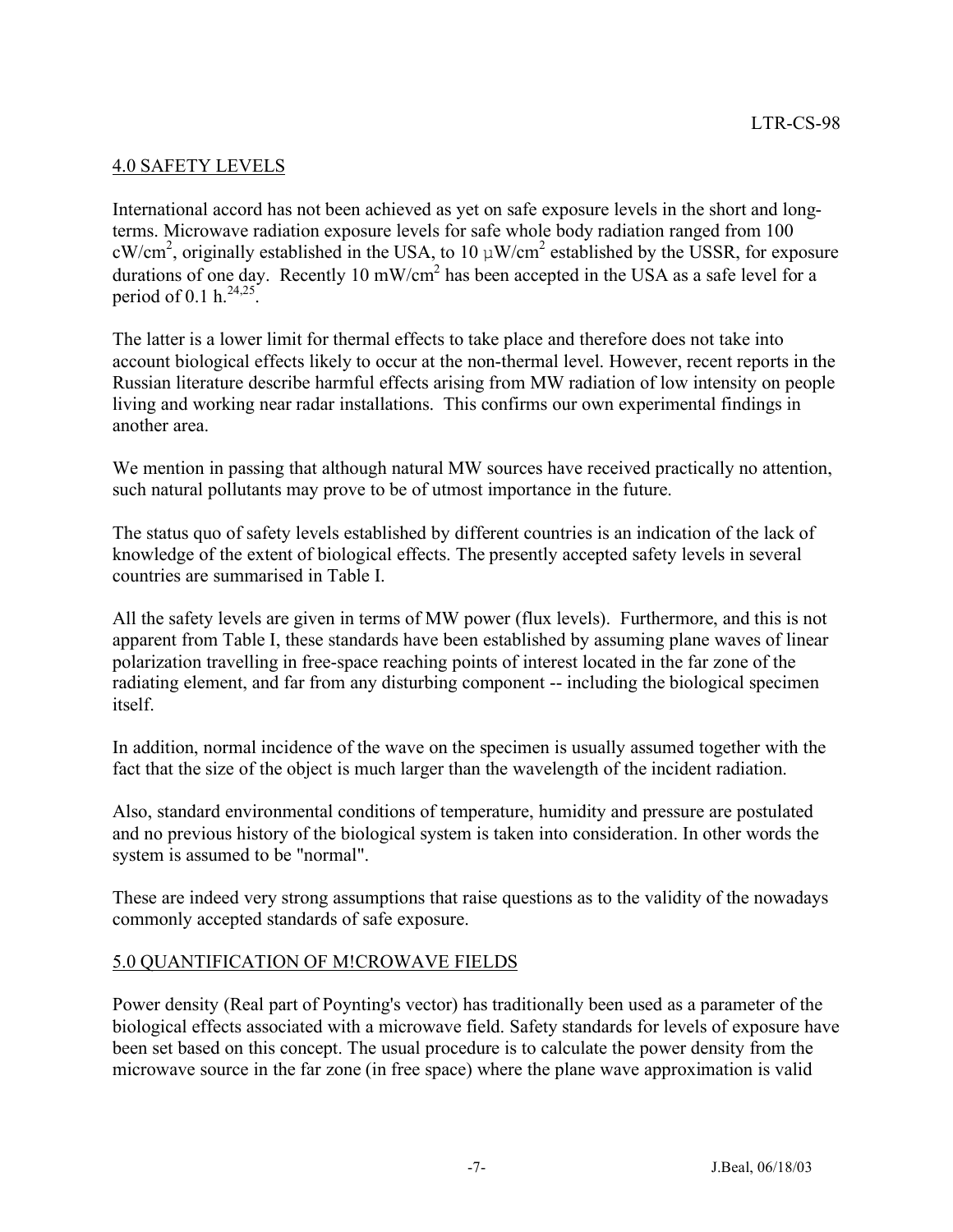| Country                                                                   | Radiation Level                                                                                                                                          | Period                                                                             | Remarks                                                           |
|---------------------------------------------------------------------------|----------------------------------------------------------------------------------------------------------------------------------------------------------|------------------------------------------------------------------------------------|-------------------------------------------------------------------|
| European Countries<br>USA and Western                                     | $\mathrm{mW/cm}^2$<br>10                                                                                                                                 | 0.1 h                                                                              |                                                                   |
| USSR                                                                      | $\begin{array}{l} \mu \mathrm{W/cm}_2^2 \\ \mu \mathrm{W/cm}_2^2 \end{array}$<br>$\mu$ W/cm<br>$10 - 100$<br>1000<br>10                                  | Working day*<br>$15-20$ m/day<br>2 h/day                                           | Obligatory use of protective glasses<br>E                         |
| Czechoslovakia                                                            | $\begin{array}{c} 2.5 \, \upmu \, \hbox{W/cm}^2_2 \\ 1.0 \, \upmu \, \hbox{W/cm}^2 \end{array}$<br>$\mu$ W/cm $_2^-$<br>$\mu\text{W/cm}_2^2$<br>10<br>25 | $Continuous**$<br>Working day<br>Working day<br>Continuous                         | Pulsed<br>Occupational workers, CW<br>Pulsed<br>Other workers, CW |
|                                                                           |                                                                                                                                                          |                                                                                    |                                                                   |
| $\begin{array}{c} 8 \text{ h/day} \\ 24 \text{ h/day} \end{array}$<br>$*$ |                                                                                                                                                          |                                                                                    |                                                                   |
| TABLE                                                                     |                                                                                                                                                          | MAXIMUM MEAN VALUES OF SAFE MICROWAVE IRRADIATION<br>ACCEPTED IN CERTAIN COUNTRIES |                                                                   |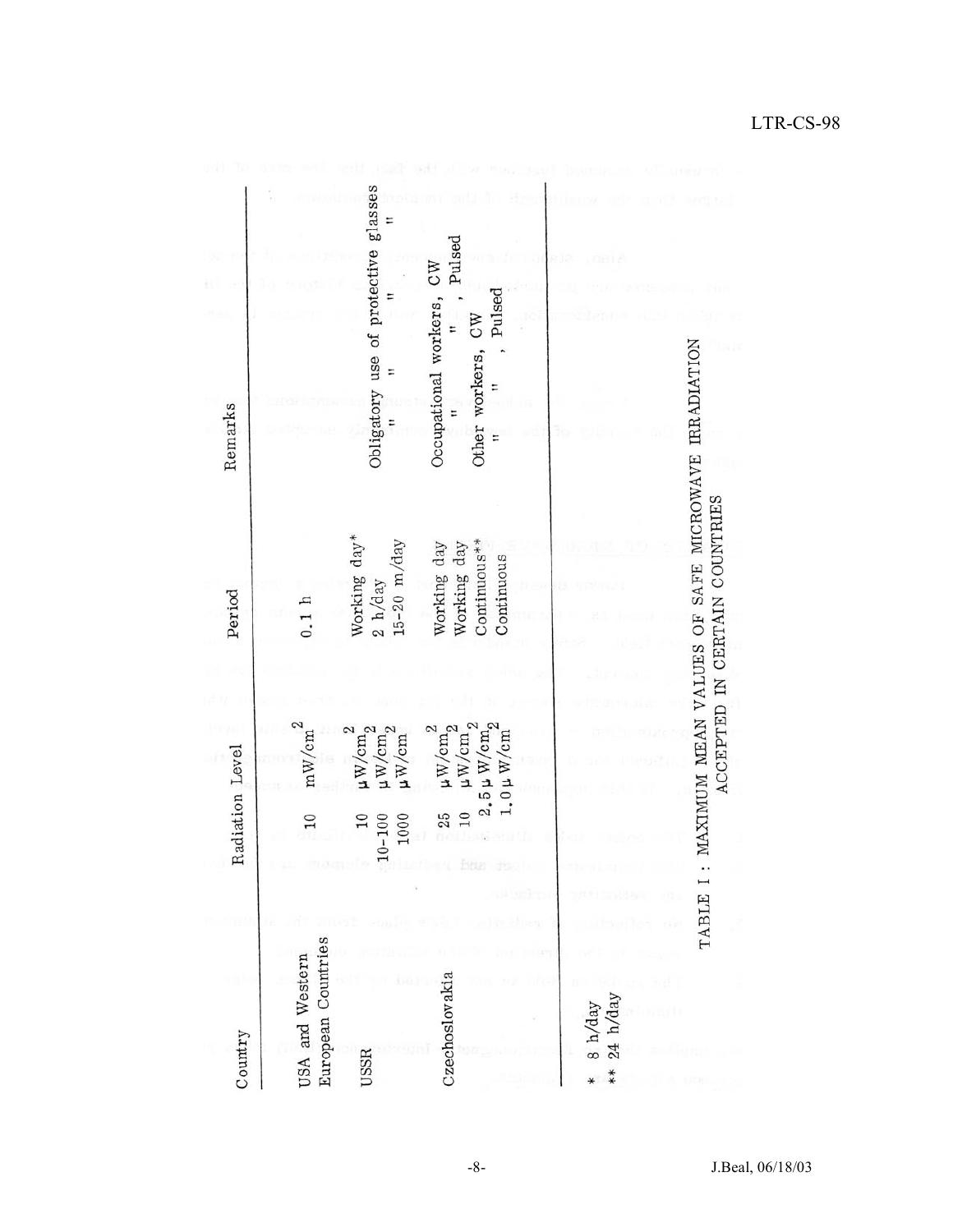and set an upper limit to this level as biologically significant for a given biosystem of known electromagnetic characteristics. In this approach the following is further assumed:

- 1. The object under illumination is semi-infinite in size.
- 2. The illuminated object and radiating element are far from any reflecting surfaces .
- 3. No reflection of radiation takes place from the illuminated object in the direction of the radiating element.
- 4. The radiation field is not affected by the object under illumination .

The above implies that no Electromagnetic Interference (EMI) takes place and that resonance effects are neglected.

It is not difficult to see that none of the above premise are satisfied. Firstly, the energy absorbed by an object is dependent upon its shape and physical dimensions<sup>25</sup>, particularly when the wavelength of the incident radiation is of the same order of magnitude as the dimensions of the object itself. Secondly, the object (biosystem) creates a strong disturbance of the field. Thirdly, unless the object is completely transparent or a perfect absorber of microwaves, a standing. wave (SW) will be formed between the radiating element and the illuminated object. Fourthly, objects (including radiating elements) interact with partially reflecting surfaces such as walls, ground, etc. Thus complicated Interference Patterns (IP) arise in most cases.

Even in the far zone of a radiating element (where  $D \ge n \frac{a^2}{a^2}$  with > 1) power density measureλ

ments performed in the absence of the object are of very limited value. The situation is worsened because illumination takes place very often in the intermediate and near zones of radiating elements where complex multipath fields (MF) occur and where plane wave approximations are invalidated. For instance, wave-fronts due to cracks, slots, etc. , would be of spherical or cylindrical form for which certain parts of the body (or the body as a whole) cylindrically, or spherically shaped would respond differently from the case where the wavefront is a plane wave. Thus, in most cases information at a given point of the amplitude of the components and phase of the magnetic (electric) field gives no information regarding the electric (magnetic) field at that point.

The alternative of calculating the power density inside the illuminated object as representative of the biological effects induced by the radiation (apart from practical difficulties) is even more complicated and ambiguous. A simple fact will clarify the difficulties. For instance, once the wave front has reached the object of interest the transmitted electric and  $\sim$  magnetic fields are out of phase by an angle φ which depends upon the properties of the medium and the frequency of the imposed radiation. Because of this phase the power density concept loses its meaning since the maxima and minima of E and H does not take place at the same time and so E/H varies widely in time and from point to point at a given time.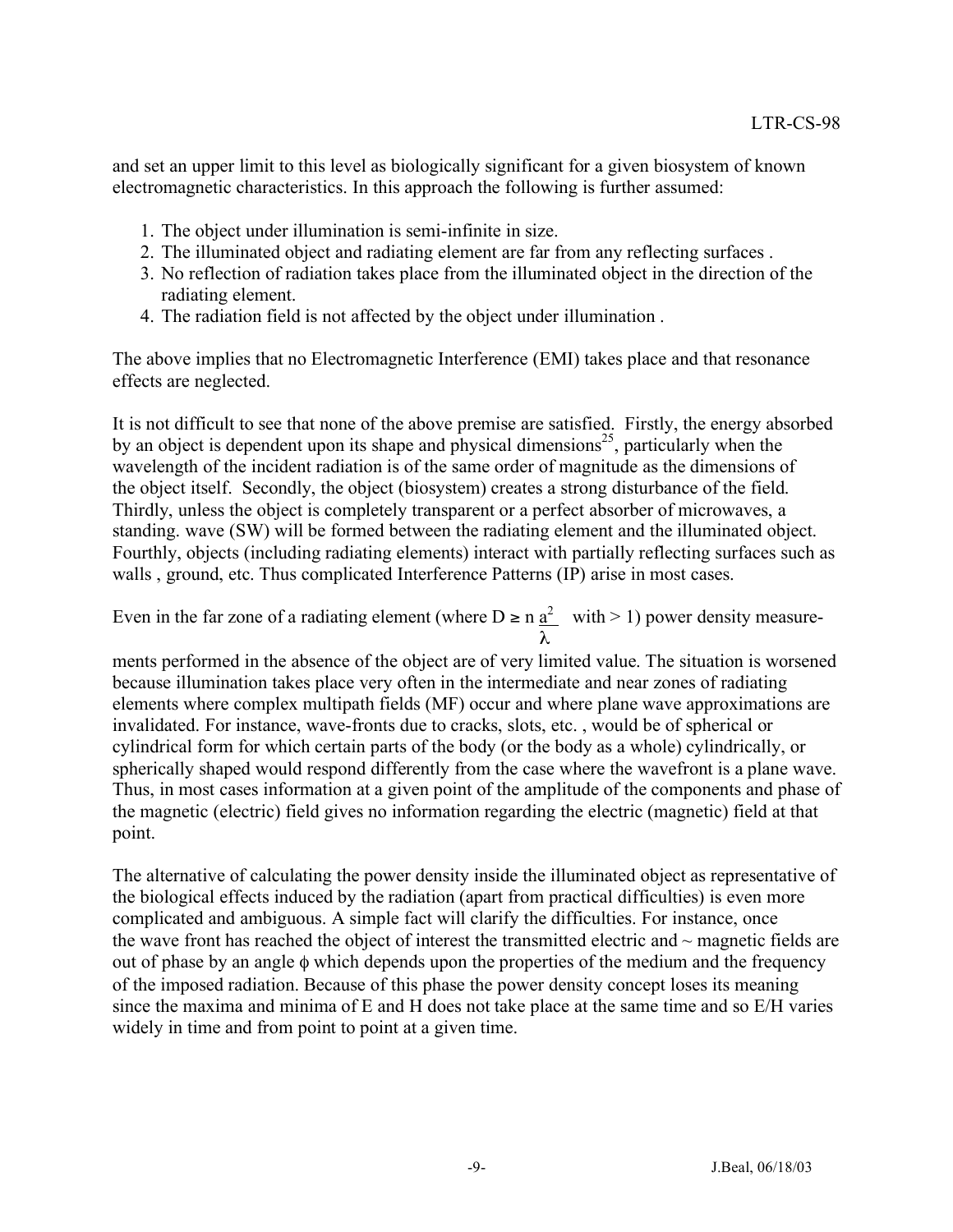Assuming that the fields inside the object are given by:

$$
\underline{E} = E_0 e^{-\beta \underline{n} \cdot X} e^{i (\alpha \underline{n} \cdot \underline{x} - \omega t)}
$$
...(1)

$$
\underline{H} = \underline{H}_o \quad e^{-\beta n.X} \quad e^{i (\alpha \underline{n} \cdot \underline{x} - \omega t)} \qquad \qquad \dots (2)
$$

it is easy to show that for a conducting medium<sup>26</sup> (i.e., biological tissues and fluids)

$$
\underline{H}_{o} = \sqrt{\frac{\epsilon}{\mu}} \left[ 1 + \left( \frac{4\pi\sigma}{\omega \epsilon} \right)^{2} \right]^{1/4} e^{i\phi} \quad (\underline{n} \times \underline{E}_{o}) \quad \dots (3)
$$

where  $\phi$  (phase angle) = 1/2 tan<sup>-1</sup>  $\left(\frac{4\pi\sigma}{\omega \epsilon}\right)$ 

Equation 3 simply means that  $\underline{H}$  lags  $\underline{E}$  in time by the phase angle  $\phi$ .

In addition the ratio  $H_0/E_0$  is given by  $^{26}$ 

$$
\frac{H_o}{E_o} = \sqrt{\frac{\epsilon}{\mu}} \left[ 1 + \left( \frac{4 \pi \sigma}{\omega \epsilon} \right)^2 \right]^{1/4} \cdots
$$

which indicates that as  $\sigma$  increases the field energy is mainly magnetic in nature.

Due to the phase angle between the fields it is possible to have zero instantaneous power density (i. e ., one of the fields being zero at some instance of time) and arbitrarily large electric (magnetic) energy density, and electric (magnetic) field strength.

A. further complication arises from the fact that the ratio  $\mathcal{L}/H$  varies along the path of the electromagnetic wave (£MW} due to the different absorption coefficients of the medium for electric and magnetic fields. For example, if one deals with a medium of high electrical conductivity the field will be magnetic itl nature due to the absorption of the electric field as the wave penetrates into the system. Conversely, in a medium of low electrical conductivity and high magnetic susceptibility the field will be predominantly electric .

To appreciate the intrinsic ambiguity of power density measurements in relation to biological effects, consider the following. In the near zone of a radiating element (few wavelengths from the source) the time-averaged power density is zero (energy bouncing back and forth) , yet the electric and magnetic fields associated with the wave may be arbitrarily large (and therefore their energy densities). In some regions near the antenna only a magnetic field exists with no electric field present. There,the power density is zero, but the magnetic energy density may be arbitrarily large.

 $(5)$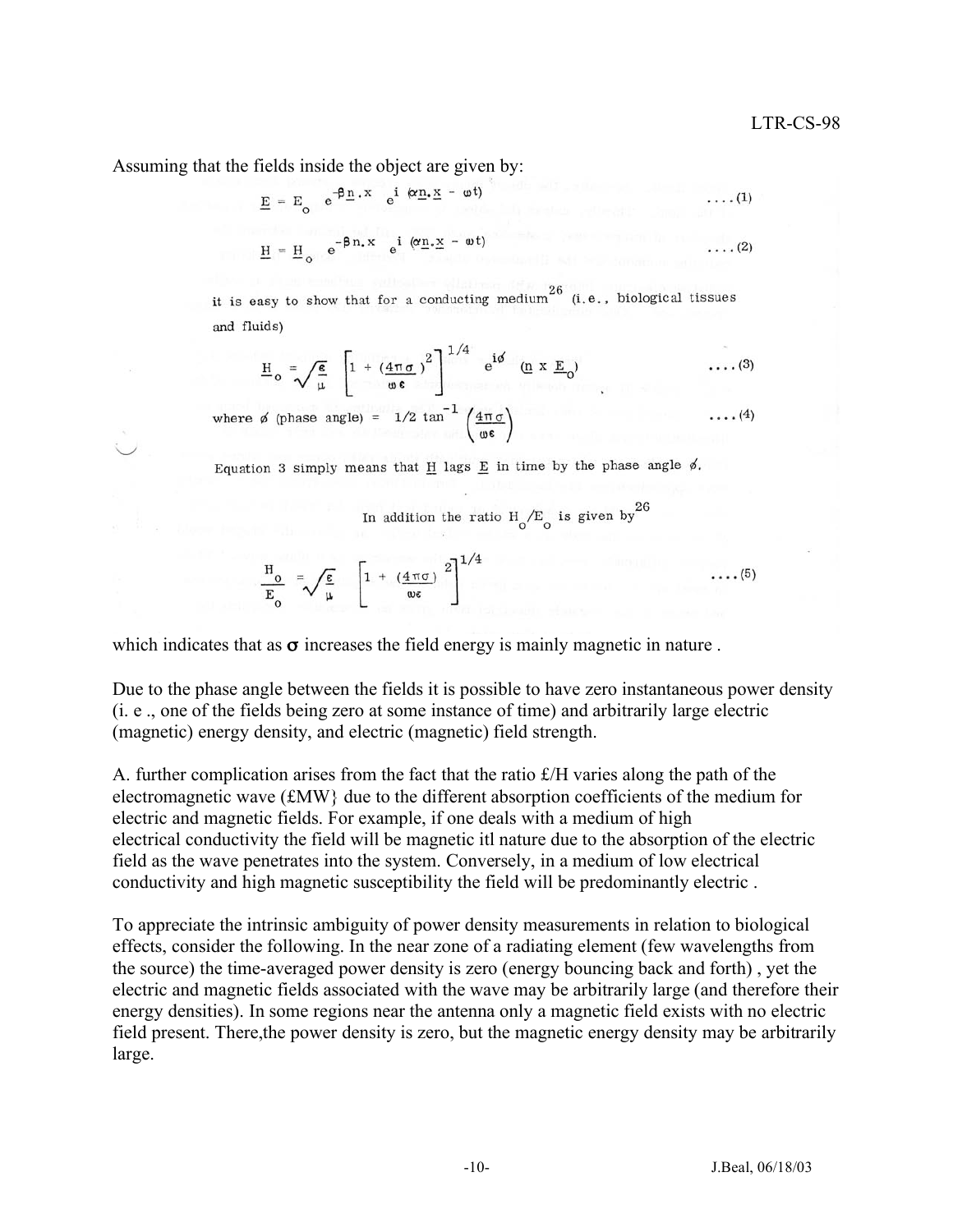The standing wave formed by two single plane waves travelling in opposite directions but of the same linear polarization and amplitude has a zero time-average power density. However, the magnetic and electric energy densities associated with the standing wave may be as high as four times that of the original waves at some points.

Once the fictitious nature of power density has been established it remains to decide what quantities are meaningful for quantifying MW fields in relation to their biological effects. In this regard energy density (electric  $U_E$ , magnetic  $U_M$ , and Total U), the strength and orientation of the fields (electric and magnetic) and their squared magnitudes  $(E^2)$ , and  $H^2$ ) are likely candidates<sup>13</sup>.

It is not an easy task to determine which of these parameters is more meaningful from the biological standpoint due to the fact that some biologic al effects are known to depend on the square of the electric and/or magnetic field intensities. Others are determined by the strength and orientation of the fields. Examples of the first kind are those effects depending on energy absorption (electric, magnetic, or both). It will be noted that energy density is proportional to the square of the field intensity where the proportionality factor is the real part of the complex dielectric and/or magnetic permeability. On the other hand some effects fall in the second category such as some magnetomechanical and electromechanical phenomena, field forces on charged particles (Lorentz force) , orientation effects, pearl chain formation, etc .

We believe that the field vectors (strength and orientation of E, and H) are more fundamental parameters than their corresponding squared magnitudes or energy densities because ultimately all biological effects (thermal, or non-thermal) are directly related to them.

The properties of an anisotropic medium with respect to an Electromagnetic Wave (EMW) are defined by the two tensors  $\epsilon_{ik}(\omega)$  and  $\mu_{ik}(\omega)$  which give the relation between the inductions and the fields:

> $D_i = \epsilon_{ik}$  (w)  $E_k$  and  $B_i = \mu_{ik}$  (w)  $H_k$  $\ldots$  . (6)

where both  $\varepsilon_{ik}$  and  $\mu_{ik}$  are symmetrical tensors.

For a transparent anisotropic medium, the internal Electromagnetic Energy (EME) per unit volume (energy density)  $is^{27}$ 

$$
\overline{U} = \frac{1}{16\pi} \left[ \frac{d}{d\omega} \quad (\omega \varepsilon_{ik}) \quad E^*_{i} \quad E_k \quad + \quad \frac{d}{d\omega} \quad (\omega \mu_{ik}) \quad H^*_{i} \quad H_k \right] \tag{7}
$$

いり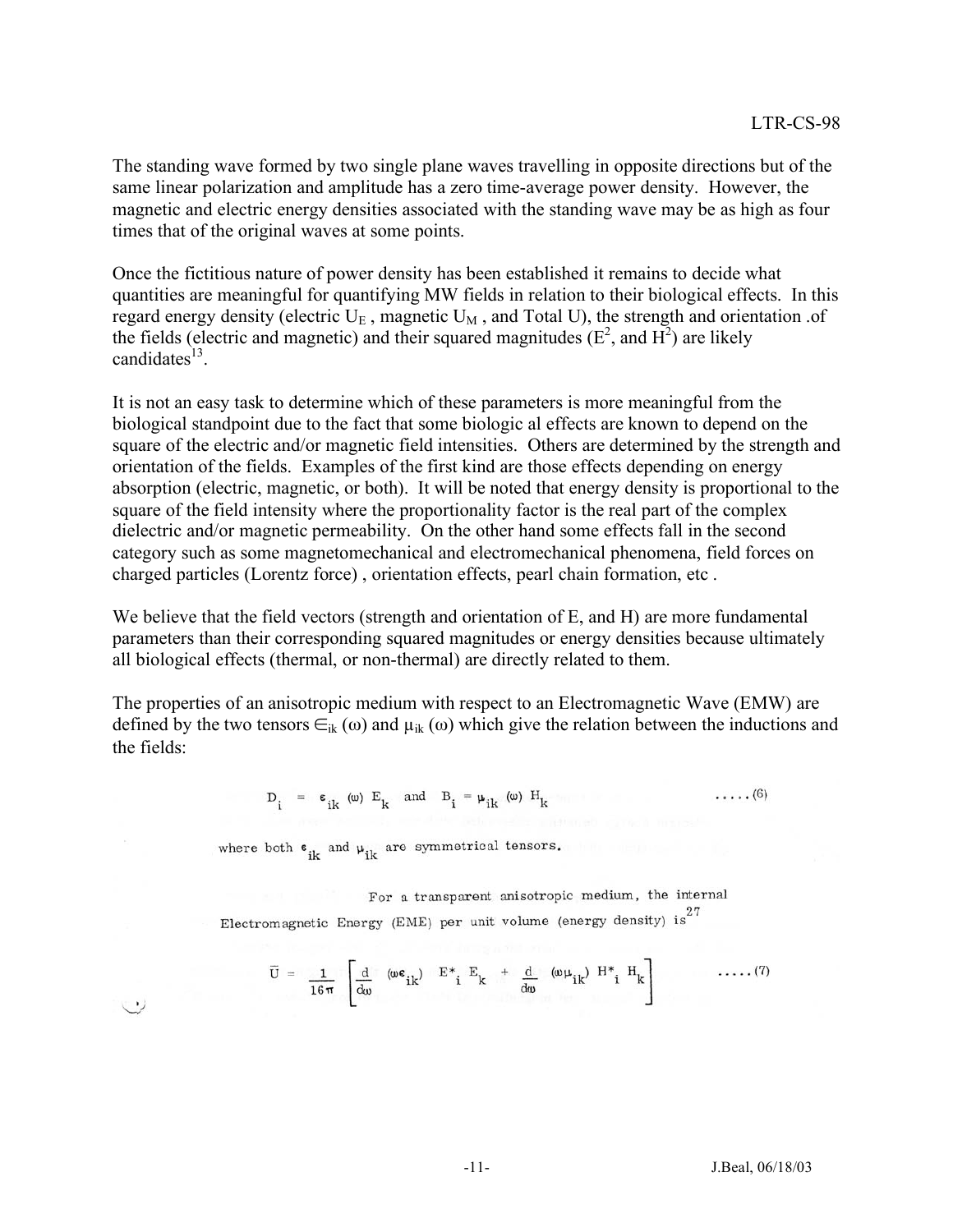For the case where absorption of the EME takes place (i.e., electric losses), we have  $27$ 

$$
\frac{\mathbf{i}\omega}{8\pi}\left[\left(\mathbf{e}^*_{ik} - \mathbf{e}_{ki}\right) \mathbf{E}_i \mathbf{E}_k^* + \left(\mu^*_{ik} - \mu_{ki}\right) \mathbf{H}_i \mathbf{K}_k^*\right] \dots (8)
$$

These expressions are greatly simplified for the case of an isotropic medium.

In the case of an isotropic transparent dispersive medium the energy density becomes<sup>27</sup>

$$
\overline{U} = \frac{1}{16\pi} \left[ \frac{d}{d\omega} \quad (\omega \epsilon) \underline{E} \cdot \underline{E}^* + \frac{d}{d\omega} \quad (\omega \mu) \underline{H} \cdot \underline{H}^* \right] \quad \ldots (9)
$$

where  $\epsilon$  and  $\mu$  are functions of  $\omega$ , i.e.,  $\epsilon(\omega)$ , and  $\mu(\omega)$ 

Equation (8) can be further simplified for a non-dispersive

medium to give

$$
\overline{U} = \frac{1}{8\pi} \left[ \varepsilon \underline{E}^2 + \mu \underline{H}^2 \right]
$$

In the case where absorption of electromagnetic energy takes place the losses are given by

$$
\frac{\omega}{4\pi} \left[ \varepsilon'' \ \frac{\overline{E}}{2} \ + \ \mu'' \ \frac{\overline{H}}{2} \right] \tag{11}
$$

where an accounting of the law of increase of entropy yields

 $\varepsilon$ " (w) > 0 and  $\mu$ " (w) > 0 except for  $\omega = 0$  for all substances at all

frequencies.  $\epsilon$ " and  $\mu$ " are the imaginary part of the complex dielectric  $\epsilon$ and magnetic permeability

 $\epsilon = \epsilon' + i \epsilon''$  $u = u' + i u''$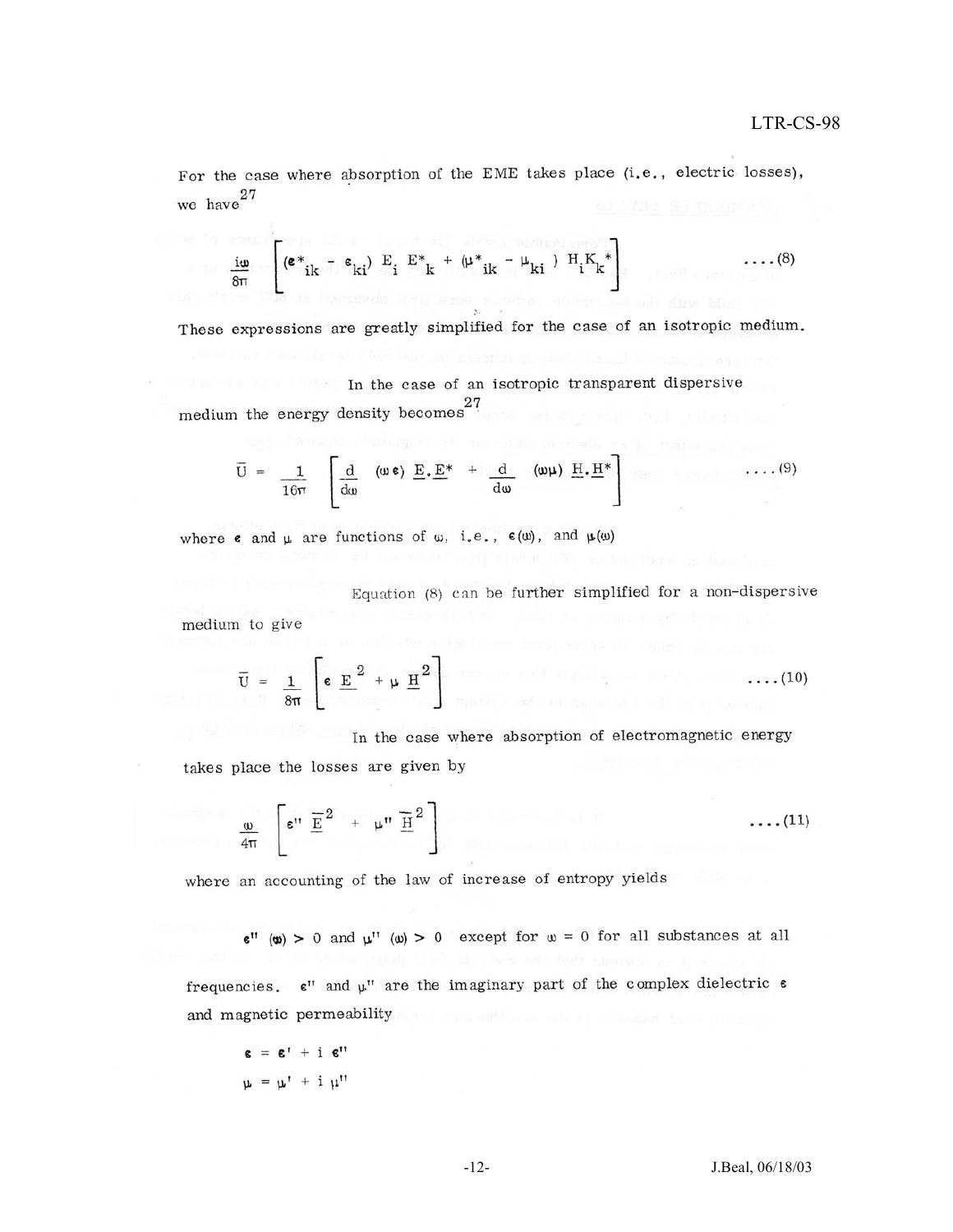# 6.0 PERMISSIBLE LEVELS

#### I

Permissible levels are based on the appearance of some biological effect. Because heat is usually involved in the interaction of a MW field with the biosample, effects we.re first observed at MW levels that produced a measurable increase in the temperature of the specimens. Western countries based their maximum permissible levels on this level. Tissue and biological fluids being lossy materials of relative high electrical conductivity, high Ohmic losses occur in them which are proportional to  $\sigma E^2$ . Thus the effect of an electric field (or its magnitude squared) has predominance over the magnetic field.

Strong experimental evidence of biological effects produced at much lower MW levels than those set by Western countries forced Eastern countries (where low-level studies were pioneered) to lower 1u those levels by a factor of 1000. In both cases, nevertheless, safety levels are mainly based on short-term irradiation whether or not they are thermal in nature. That is, effects that appear during an irradiation time much shorter than the life span of the system under consideration. It is therefore possible (and almost certain) that lower field levels may induce biological effects in the long term.

It is important to note that the effect that the magnetic field associated with the MW may have in the biological system has received very little consideration.

In the region where the predominant effects are thermal in nature it is obvious that the electric field plays a key role. In this region subtle non-thermal effects may be obscured by the thermal effects. But actually what happens in the non-thermal region ?

How are the electric and magnetic fields related to a specific non-thermal effect and what sort of interaction on a molecular or macroscopic level takes place? A number of theories have appeared in recent years proposing mechanisms whereby low intensity MW fields can affect biological systems, particularly in regard to effects on the central nervous system (CNS) .

Among the more advanced theories are the following:

1. Batteau<sup>28</sup> suggested as a result of his studies on the mechanism of hearing that sensation in the organisms may be caused by the shifting of the transition probability of electrons from an excited state to the ground state in some organic molecules.

2. A suggestion has been put forward by  $\text{Berg}^{29}$  in which membranes and neural tissues may behave as wax electrets .

- 3. Wei's<sup>30</sup> theory suggests that the neuron has the potential profile and structure of a p-n-p transistor.
- 4. Based on experimental evidence of electron transfer taking place in biomolecules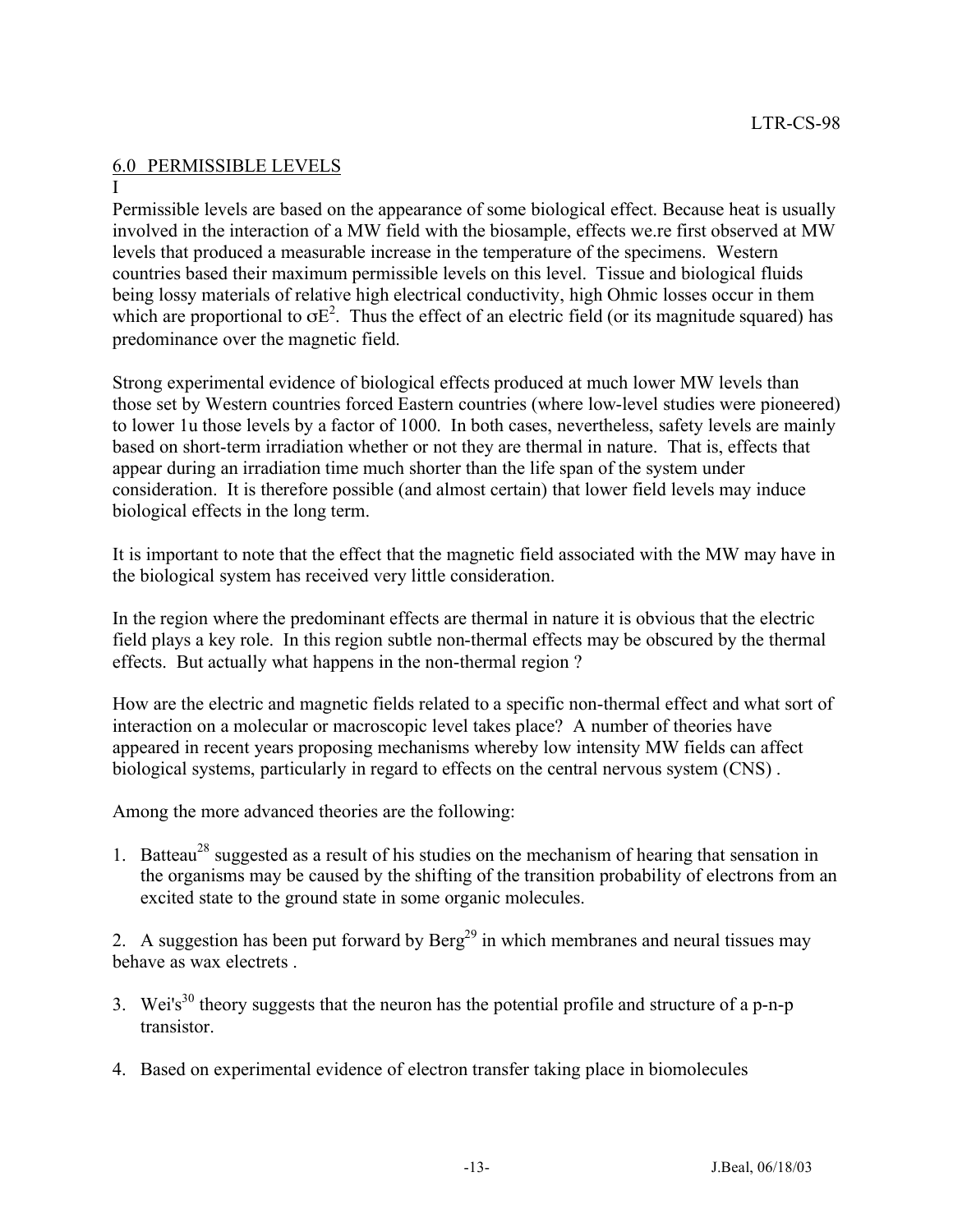(metabolites, hormones, etc.) Szent-Gyorgy<sup>31</sup> proposed a quantum mechanical theory in which the cell is treated as a solid state system in which the different energy levels that are possible can be occupied by valence electrons fusing into common energy bands.

### 7.0 WEAK INTERACTION

One can extend the Szent-Gyorgy theory to very large aggregations of like and unlike biomacromolecules to form tissue, organs, or even the whole body. Thus one may picture these as giant complex molecules endowed with practically unlimited numbers of quantum energy states approaching a continuous band distribution. Allowed transitions between different energy states probably constitute the rule and not the exception though this is difficult to foresee without detailed knowledge of transition probabilities between states.

The complicated energy spectrum of such a system is due to complex interactions between. different particles, atoms, functional groups, and molecules making up giant molecules. The structure of their energy spectra would probably consist of various quasicontinuous {or continous) bands (more or less separated by better defined quantum states , etc.) This is due to the different vibrational, rotational, spin, and possibly translational quantum states .

In principle, it is then possible for MW radiation to be absorbed by such a system, inducing in turn a change in quantum state; though only through experimentation is it possible to determine what biological effect would result from this type of interaction. The possibility of a cascade mechanism triggered by a MW photon or by photons of lower or higher energy cannot be ruled out.

Thus the possibility of direct interaction between an EM field and a- macroscopic system such as the human body may be significant.

There are other possibilities. The interaction of an external MW field generated by a living system should also be considered. Little is known about the MW spectrum generated by living organisms. We believe that apart from the so-called black body radiation (Planck's distribution) MW radiation may be produced through specific biophysical mechanisms and chemical reactions. If this is so the continuous spectrum should exhibit maxima and/or minima indicating the generation or absorption by the biological system of MW radiation of non-thermal origin. Currently we are conducting experiments along these lines with an X-band correlation radiometer<sup>32</sup>.

Subtle biological effects may also be caused by the magnetic field associated with a MW field. The magnetic field, because of its highly pervasive nature, may in principle affect any, or every, cell in the body of a living system .

Pronounced effects are known to be induced by very weak magnetic fields<sup>33</sup> ranging from afraction of a Gauss to several Gauss. This is the same magnitude of intensity as that commonly encountered in MW fields of moderate energy density. Although most of the experiments have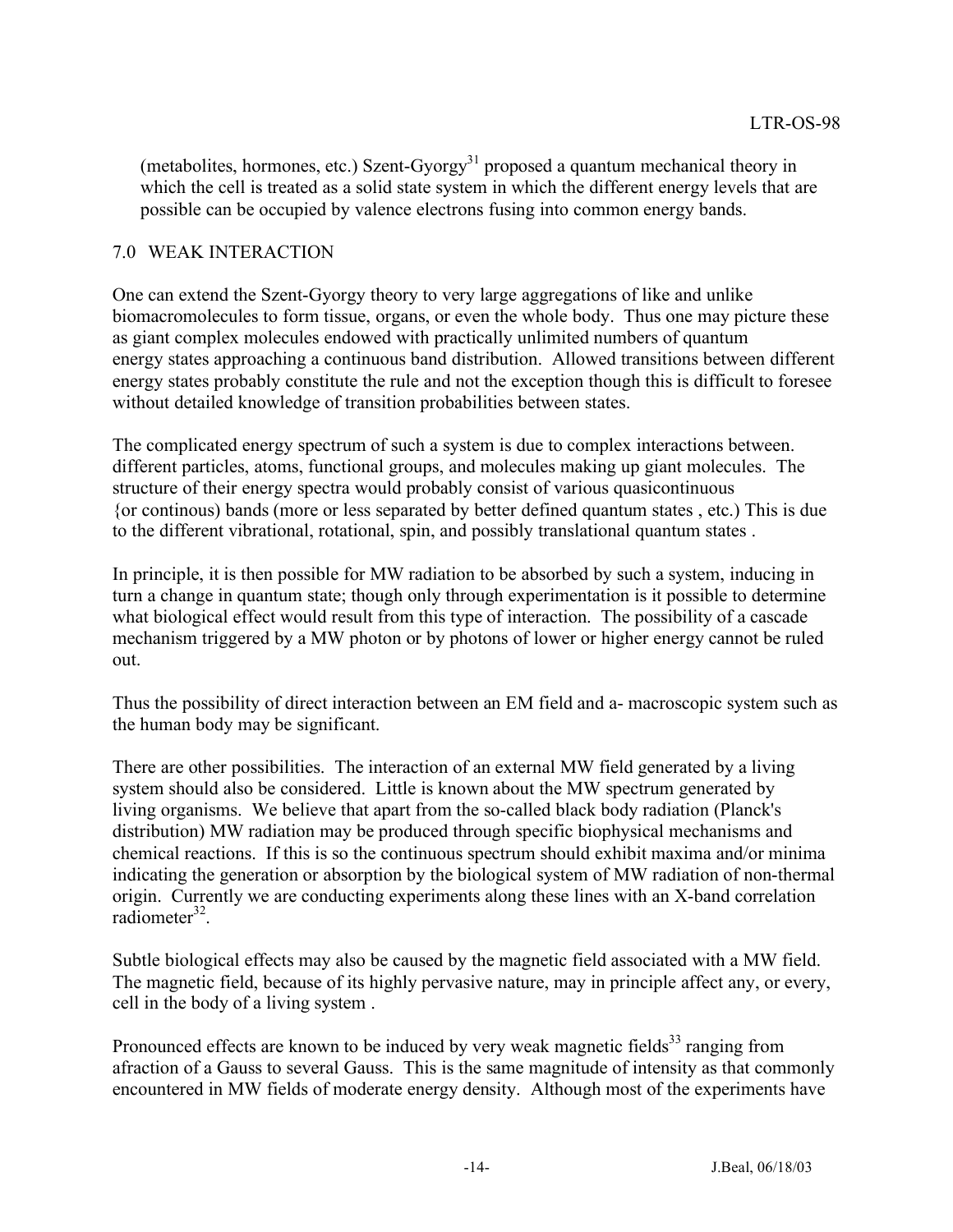been conducted with DC fields there is no reason to believe that similar effects may not be induced by high frequency magnetic fields. It has been long maintained that the effects of a varying magnetic field are due to the induced emf and currents. However, a change in the magnetic field has been shown to produce direct biological effects<sup>34</sup>. Attention should also be given to the possible influence of the magnetic field on unbounded Ni and Fe. These elements appear in body fluids (plasma, intracellular and extracellular fluids, etc.) and in macromolecules containing ferromagnetic elements *(biomagnetite….jb)* such as iron (hemoglobin) where high magnetic fluxes may be induced.

Many other possibilities fall into what may be referred to as weak interactions. One area of investigation might be the effect of an external MW field on the very low magnetic field known to be produced by the heart, brain, and most recently by skeletal muscles<sup>35</sup>. These fields are in the order of  $10^{-7}$  Gauss (one millionth of the earth's steady magnetic field).

Knowledge of weak interaction is sparse because of the minute strength of these interactions. The tendency is to disregard them on the assumption that they are insignificant. However, biology provides an incredible number of cases that prove otherwise.

We believe investigation into some of these interactions may yield useful and interesting information.

## 8.0 SOME REMARKS ON MICROWAVE DOSIMETRY

Microwave dosimetry as any other type of dosimetry, is a highly complex matter. Determination of electromagnetic fields inside the system under study is not an easy task because these fields are not related in a simple way to the fields that exist at the same point in space in the absence of the object. This means that either probes have to be implanted in the living system or inside a phantom simulating its characteristics and geometry.

To determine tolerances of MW levels in man one obviously must perform measurements on phantoms since no other animal has man's combined properties of size, shape, skin characteristics,  $\varepsilon^*$ ,  $\mu^*$ ,  $\sigma$ , of tissues, etc. However, it is not possible to simulate (not even approximately) any living system. Not only is it necessary to reproduce the electromagnetic parameters but also the thermal characteristics, cooling mechanism (passive and active) etc., of the system.

Implantation of probes per se introduces a number of problems particularly when it is necessary to determine both field strength and field orientation simultaneously. The latter is very important in cases where field orientation is a determining factor in specific interactions. One further complication arises due to physical dimensions of the probes. Recall that the wavelength (in a medium other than free space) is given by  $\lambda_0/\sqrt{\epsilon} \mu$  where  $\lambda_0$  is the free space wavelength. The complication is more apparent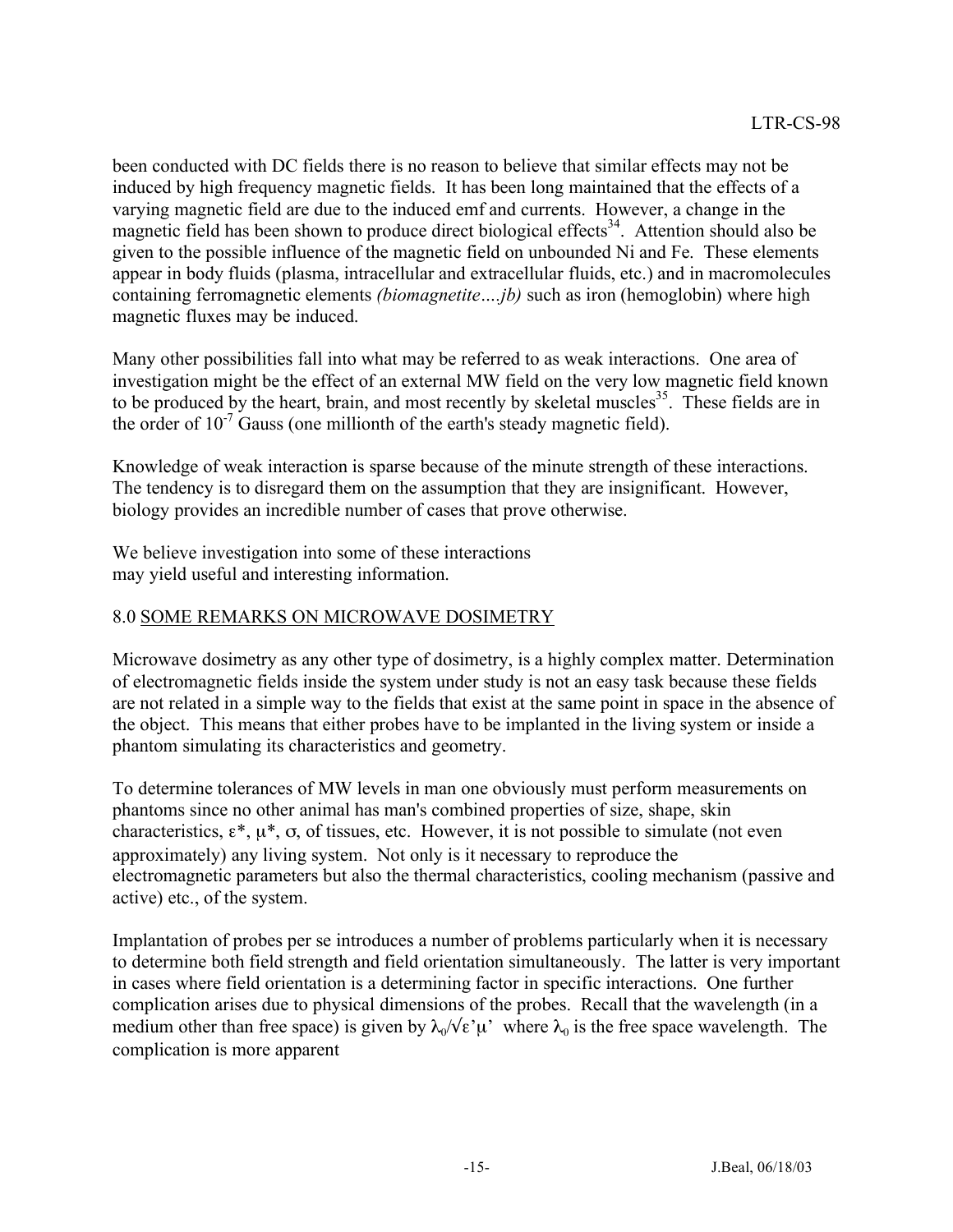in the centimetric and millimetric regions where electrical performance is greatly affected by the physical size and construction of probes.

#### 9.0 CONCLUSIONS

In view of the expected proliferation of MW devices in many different applications, a substantial increase in MW background activity is feared that may endanger human health. On this basis strict control of the use of these devices must be introduced while present safety standards are revised and extensive research is conducted into long term effects of exposure to low intensity MW radiation. In particular, a study of possible accumulative effects of MW radiation (directly or indirectly) through sensitization must be conducted .

The inadequacy of power density as an index of radiation hazard has been discussed. Meaningful parameters are energy densities (electric and magnetic), electric and magnetic field vectors and their squared magnitudes. We suggest the field vectors to be better quantitative measures to relate to biological effects (thermal or athermal) than their squared amplitudes or energy densities.

Systematic investigations of the weak interactions of MW fields with complex biological systems must be conducted together with exploratory experiments to determine the importance of the magnetic field associated with the EM wave.



## **References**

1. Special issue on Microwave Semiconductors. *Proceedings of the IEEE*, V. 59, No.8, August 1971.

2. R. Bowers and J. Prey. Technology Assessment and Microwave Diodes. *Scientific American*, V. 226, No.2, pp. 13, Feb. 1972.

3. Presman, A. S. *Usp. Fiz. Nauk* 86, 263- 302, June 1965.

4. Special issue on Biological Effects of Microwaves, *Proceedings of the IEE*, V. MTT-19, No.2, Feb. 1971.

5. Presrnan, A. S. *Electromagnetic Field and Life*. New York, Plenum Press 1970.

6. Presman, A. S., Kamenskii, Y. U. and Levitina, N. A. The Biological Effect of Microwaves. *U.S. Joint Pub. Res. Service 9451*, June 1961.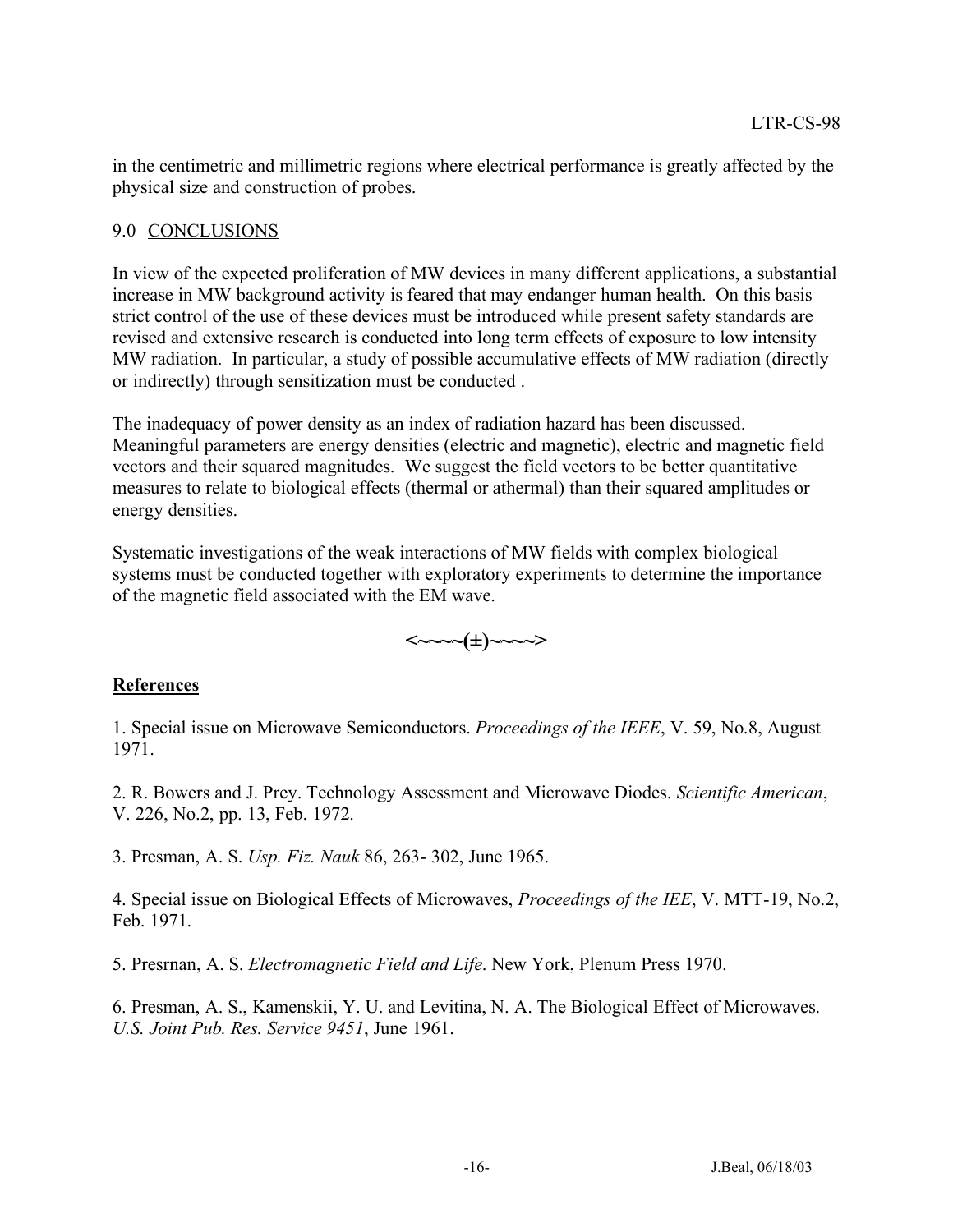7. Romero-Sierra, C., J. Bigu del Blanco, and J. A. Tanner. *The Effects of MW on Plant. Preliminary Experiments*. NRC of Canada., Div. 0£ Mech. Engrg. Control Systems Lab., LTR-CS-38.

8. Smurova, Ye., T. Z. Rogovaya, I. L. Yakub and S. A. Troitskiy. *General Health of Persons Working with HP, UHF and VHF Generators in Physiotherapy Machines* (Translation of Kazanskiy Meditsinskiy Zhurnal No.2, pp. 82-84, 1966.

9. Schwan, H. P. Radiation Biology, Medical Applications and Radiation Hazards. *Microwave Engineering*, Vol. 2. E.C. Okress (ed.) New York, Academic Press, pp. 215.- 234, 1968.

10. Tanner, J. A. Effects of Microwave Radiation on Birds. *Nature* 210 (5037) : 636, 1966.

11. Romero-Sierra, C. and J. A. Tanner, Pollution of the Environment with Non-ionizing radiation. *International symposium on identification and measurement of environmental pollutants*. pp. 407-410. Ottawa (Ont.), Canada. June 1971.

12. Tanner, J. A., C. Romero-Sierra and J. Bigu del Blanco. Non- ionizing electromagnetic radiation and pollution of the atmosphere. *Environmental Engineers Handbook*, Section II 3.15 (in print) .

13. J. Bigu del Blanco. *An Introduction to the effects of electromagnetic radiation on living matter with special reference to microwaves*. NRC of Canada, Division of Mech. Eng., Control Systems Lab., LTR-CS-7, 1969.

14. Romero-Sierra, C. and J. A. Tanner. Microwave radiation and egg production in chickens. *Proc. IMPI 5th Annual Microwave Symposium*, SCHE. Veningen, Holland (1970) .

15. Tanner, J.A. and C. Romero-Sierra. Bird feathers as sensory detectors of microwave fields. *Proc. of Biological effects and Health Implications of Microwave Radiation symposium*, U.S. Dept. of Health, Education and Welfare BRH/DBE 70-2 pp. 185-187 (1969).

16. Tanner, J.A., C. Romero-Sierra, and S. J. Davie. Non-therma1 effects of microwave radiation on birds. *Nature* 216(5120): 1139 (1967).

17. Tanner, J. A., C. Romero-Sierra and S. J. Davie. The effect of microwaves on birds: Preliminary experiments. *J. Microwave Power* 4(2) 1969.

18. Bigu del Blanco, J., C. Romero-Sierra and J. A. Tanner. *Bird feathers as microwave sensors*. Sent to 4th CMBEC Winnipeg 1972.

19. Villa, F., C. Romero-Sierra and J. A. Tanner. *Changes in EEG patterns of birds under microwave radiation*. National Research Council of Canada, Div. Mech. Eng., Control Systems Lab. LTR-CS-56. (1971).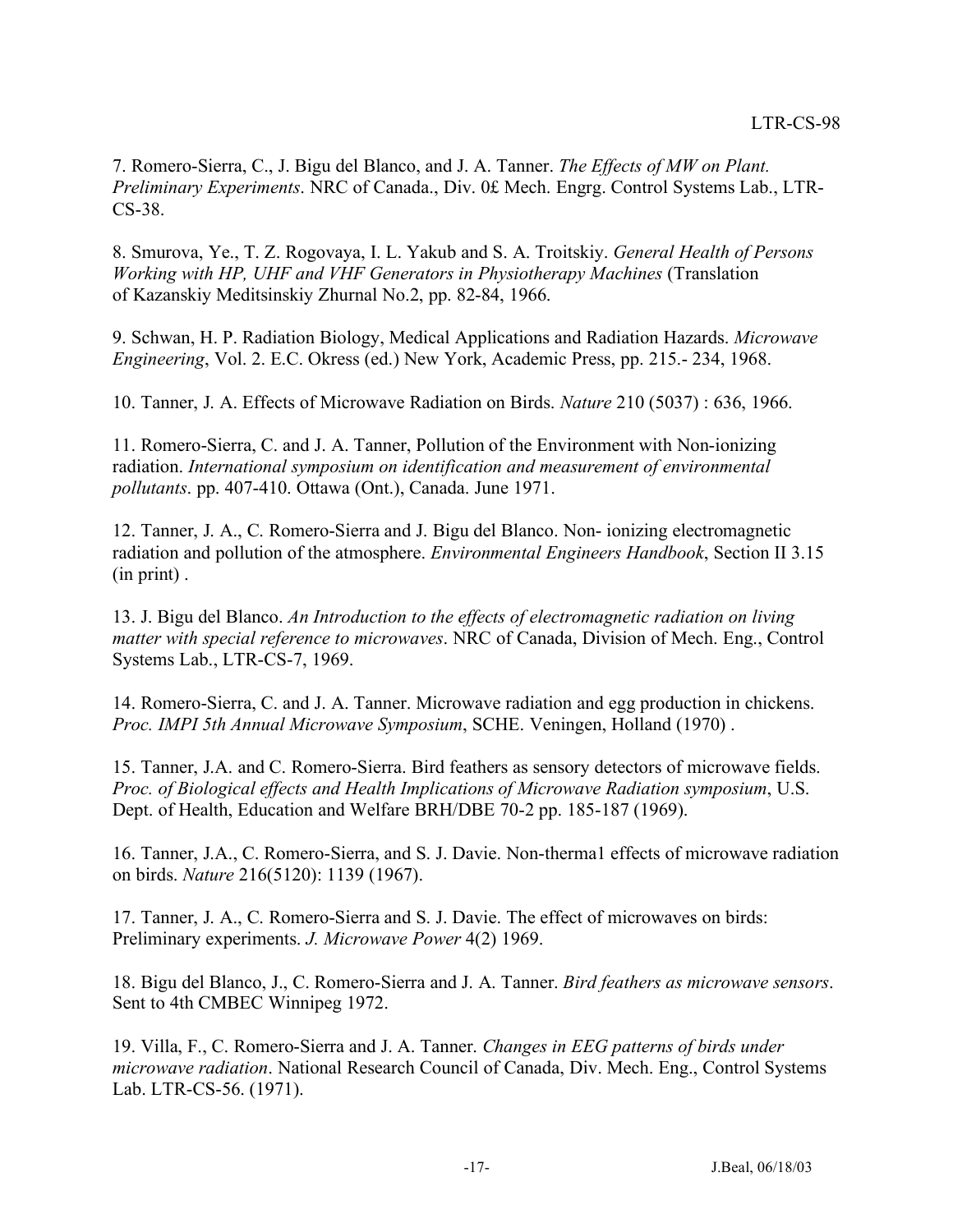20. Bigu del Blanco, J., C. Romero-Sierra and J. A. Tanner. *A preliminary investigation of the effects of microwave radiation on the diffusion rate of electrolytes through membranes*. NRC of Canada, Div. Mech. Eng., Control Systems Lab., LTR-CS-42 (1970) .

21. Bigu del Blanco, J., C. Romero-Sierra and J. A. Tanner. *Progress Report on the Effects of microwave radiation on the diffusion rate of electrolytes through membranes*. NRC of Canada. Div., Mech. Eng., Control Systems Lab., LTR-CS-73 (1972).

22. Romero-Sierra, C., J. A. Tanner and F. Villa. *EMG changes in the limb muscles of chickens subjected to Microwave radiation*. NRC of Canada, Div. Mech. Eng., Control Systems Lab., LTR-CS-16 (1969).

23. Bigu del Blanco, J. " C. Romero-Sierra and J. A. Tanner. *Effects of microwave fields on the rate of flow and mass ~ flux of liquids flowing along tubes of small diameter*. NRC of Canada, Div. Mech. Eng., Control Systems Lab. LTR-CS-74 (1972) .

24, Peyton, M. F. (ed.) *Biological effects of microwave radiation*. New York, Plenum Press  $(1961)$ .

25. Schwan, H. P. *Proceedings of the IEEE*. Special issue on biological effects of microwaves, Vol. MTT-19, No.2, Feb. 1971.

26. Jackson, J. D. *Classical Electrodynamics*. John Wiley & Sons, Inc., New York, 1966.

27. Landau, L. D. and E. M. Lifschitz. *Electrocynamics of Continuous Media*. Pergamon Press, 1966.

28. Batteau, D. W. Localization of Sound. U.S. Naval Ordnance Test Station, China Lake, California, Nots tp-3109, 1963.

29. Berg, H. C. Membrane Dipole Potentials, *Biophysics Journal*, V. 9, 1968, pp. 1051-1053.

30. Wei, L. Y. A new theory of nerve conduction, *IEEE spectrum*, Vol. 3, 1966, pp. 123-127.

31 Szent-Gyorgyi, A. Intermolecular Electron Transfer May Play a Major Role in Biological Regulation, Defense, and Cancer", *Science*, V. 161, 1968, pp. 988-990.

32. Bigu del Blanco, J., C. Romero-Sierra, J. A. Tanner and R. Baran. *Microwave Radiometry of Living Systems.*

33. Barnothy, F. M. (ed.) *Biological Effect of Magnetic Fields*. Plenum Press, 1964, pp. 263-292.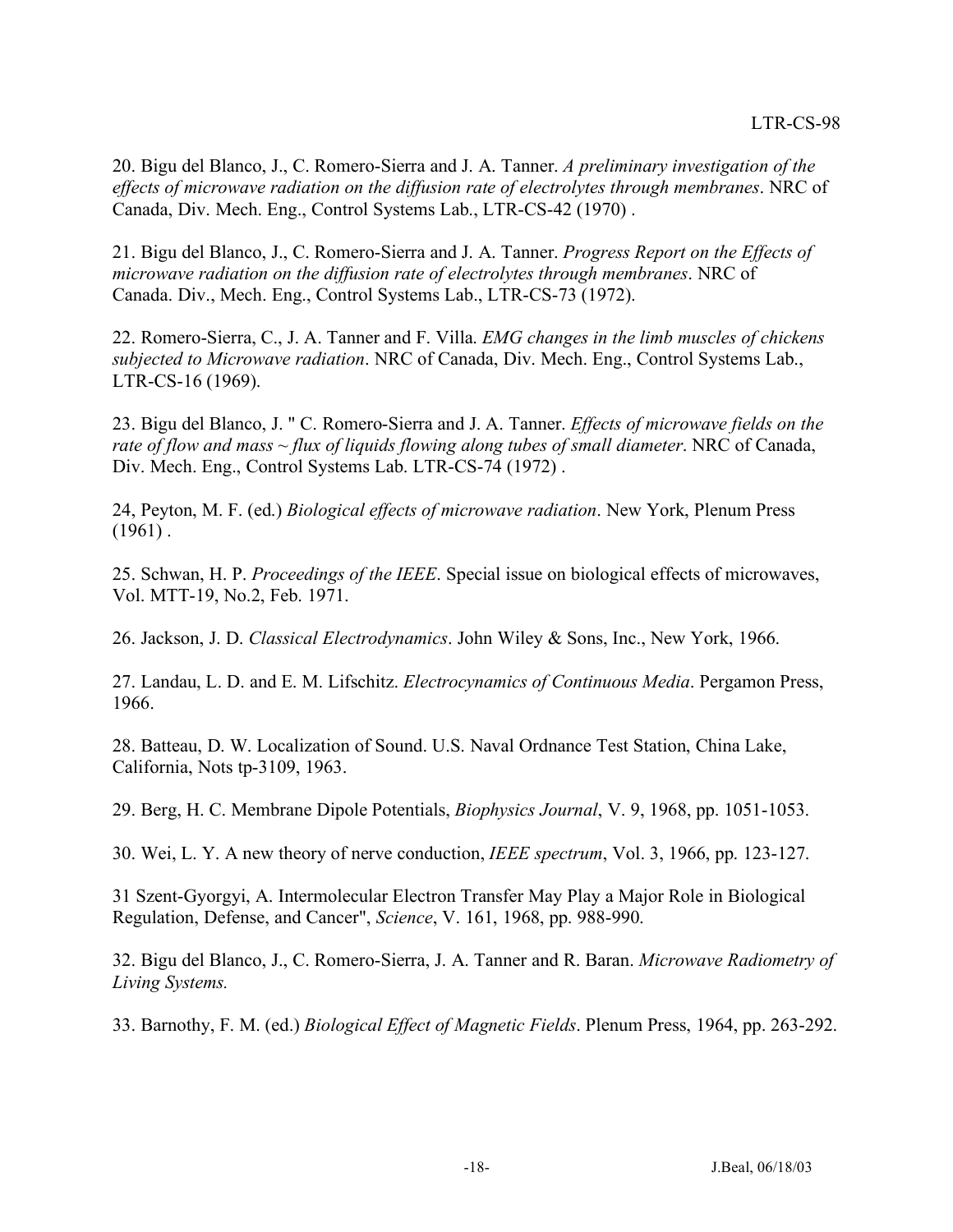34. Solov'ev, N. A. On the Mechanism of the biological action of a pulsed magnetic field. *Doklady Akademii Nauk* SSSR, V. 149, No.2, March 1963, pp. 438-414.

35. Cohen, D. and Givler, E. Magnetomyography: Magnetic Fields Around the Human Body Produced by Skeletal Muscles. Appl. Phys. Lett., V. 21, No. 3, August 1972.

36. Bigu del Blanco, J., c. Romero-Sierra and J. A. Tanner. *Microwave Pollution of the Environment. A Potentia1 'l'hreat to Human Health*. Sent to Canadian Preparatory Committee, U.N. Conference on the Human Environment. Received May 5, 1972.

**<~~~~(±)~~~~>**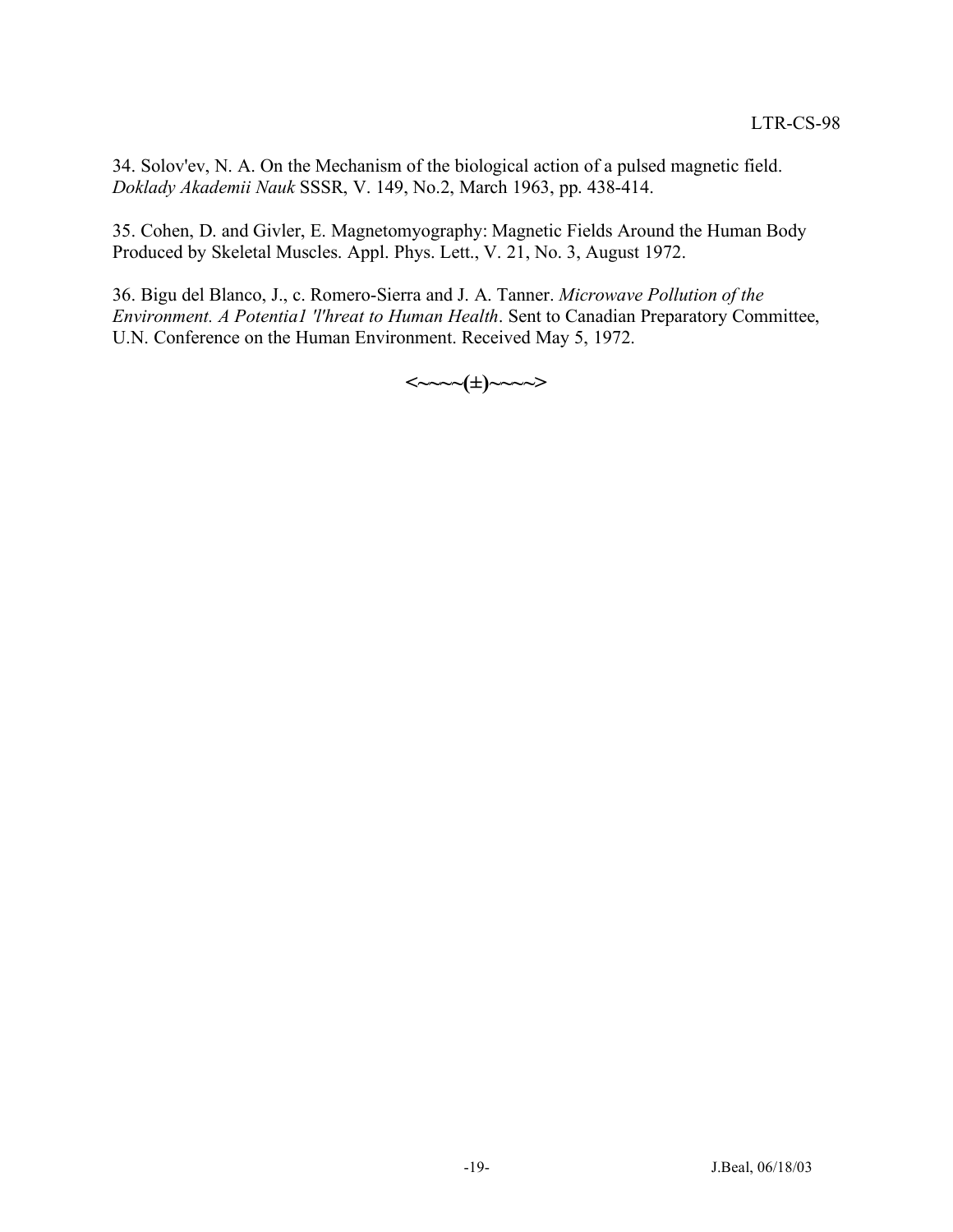

LTR-CS-98